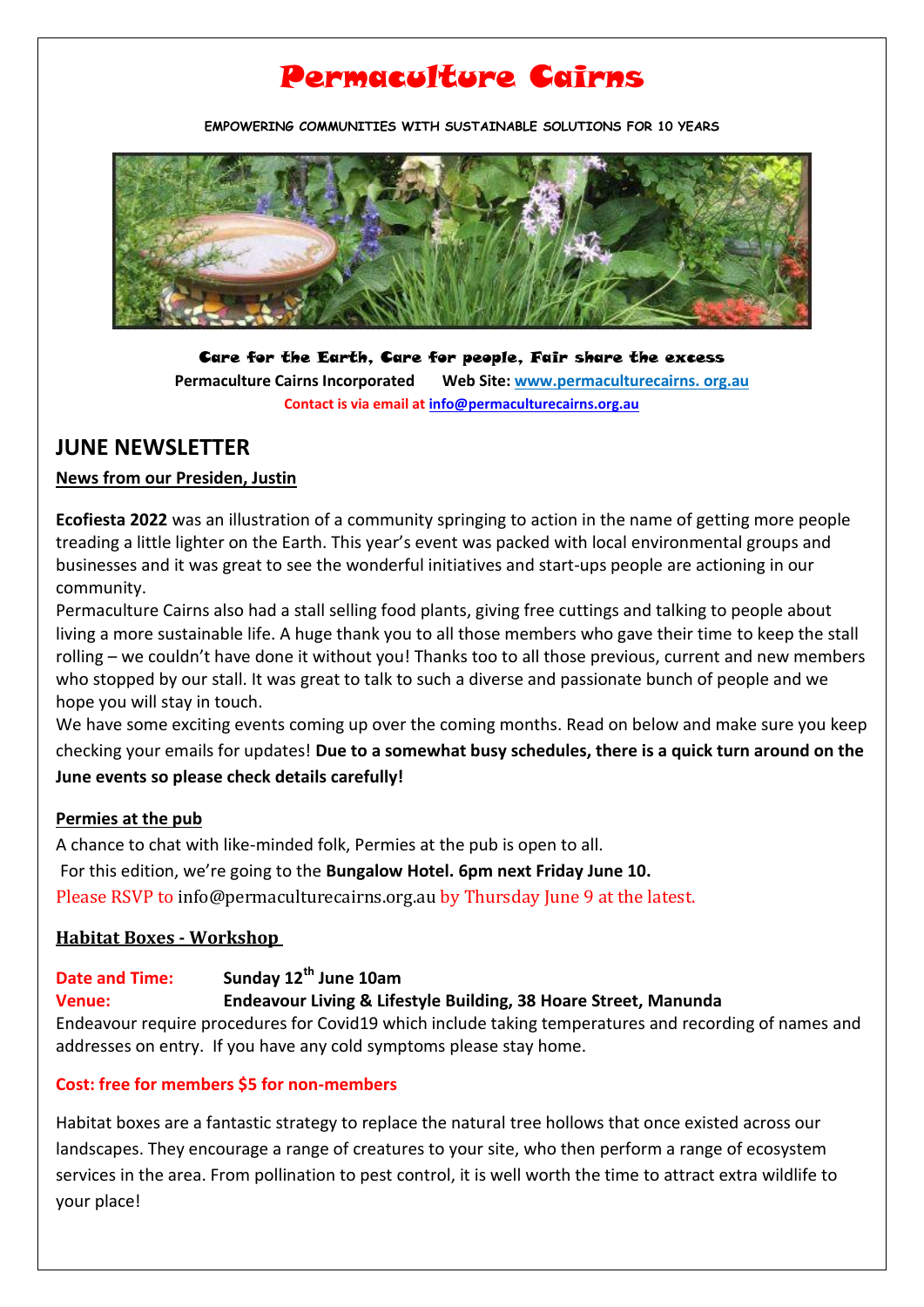Denis Moeser has developed a range of different habitat box designs to suit various native species. He has done considerable work in installing and monitoring these at the Cattana Wetlands. Join us as he discusses about how he has designed these boxes, the results he has achieved and how you can make them work at your place. Throughout this session, those that have ordered habitat box kits will have the chance to put these together with the help of Denis.

Habitat boxes have been pre ordered. Those who have placed orders will be provided payment details. There will be a small number of bird boxes available to purchase on the day. Cost is \$45.

Permaculture Cairns will have one of each design that will remain 'flat'. Members will be able to borrow these to use as templates to create their own boxes.

#### **Permies on tour**

Keep an eye on your emails for this one. This will be a members-only event so if you are reading this and haven't joined the club officially, now is the time!

We are heading north to Mossman and surrounds. Date will be mid to late July. There will be a number of stops in the day. The theme that ties all the stops together is that they are all pushing the envelope in fostering a more resilient and sustainable community here in FNQ. It will be a big day and we are looking to hire a bus for everyone. There are a few details to be confirmed before the official times, stops and costs are released, so stay tuned.

# *The Tropical Veggie Patch This is about growing food on the wet tropical coast.*

Finally, we have some good weather for growing our cool weather crops. After a disappointing start to the season with lots of drizzle and no sun we can start some seedlings. There is usually a growing season of 4 to 5months but our weather is unpredictable so be flexible.

Success is ensured with loose leaf lettuce but try a hearting variety now to grow in the cool part of the season. Bok choy and rocket are a given as well as Coriander (soak seed overnight for faster germination, Tarragon, Parsley. Try some Pak choy, Snowball Radish (sweet and crunchy) Thai Basil and sweet basil are a bit more difficult since the new fungus has come to Queensland but still possible to grow but will have a few yellow leaves during the growing season. Egg Plant grow for about two to three years so choose wisely.

Beans, dwf, climbing beans grow great now. Plant in a large pot if you don't have the space.

Now the drizzle has stopped try some Tomatoes, Capsicum and Chili, both have been hard hit by the constant rain and no sun. Best tomatoes for this time of year are Tropic, Scorpio, Roma, Thai Pink, and any of the tiny tomatoes.

Greens like Cabbage and Wom Bok need to go in now so they grow in the cool months. The Purple Calabreese broccoli are doing well against all odds of the weather, hoping for a good crop.

Just a small tip when seeding corn, beans and peas, might be a good idea to multi seed into containers(3 - 4 seeds) and not straight into the ground as the midnight raiders are digging up the seeds and having a feed.

I try new seed varieties each year, this year it is Radish varieties so fast and nutritious also the Popcorn for harvesting the baby corn for stirfrys, which are delicious, definitely worth trying, the other is Snowball Turnip which I saw on You tube from Florida the grower said they were sweet and crunchy eaten raw, and fast growing so putting in another lot as the rain kill the first try.

Plant some flowers for the bees and bugs because there are hardly any bugs around these days, poor willy wag tail following me around whenever I go outside.